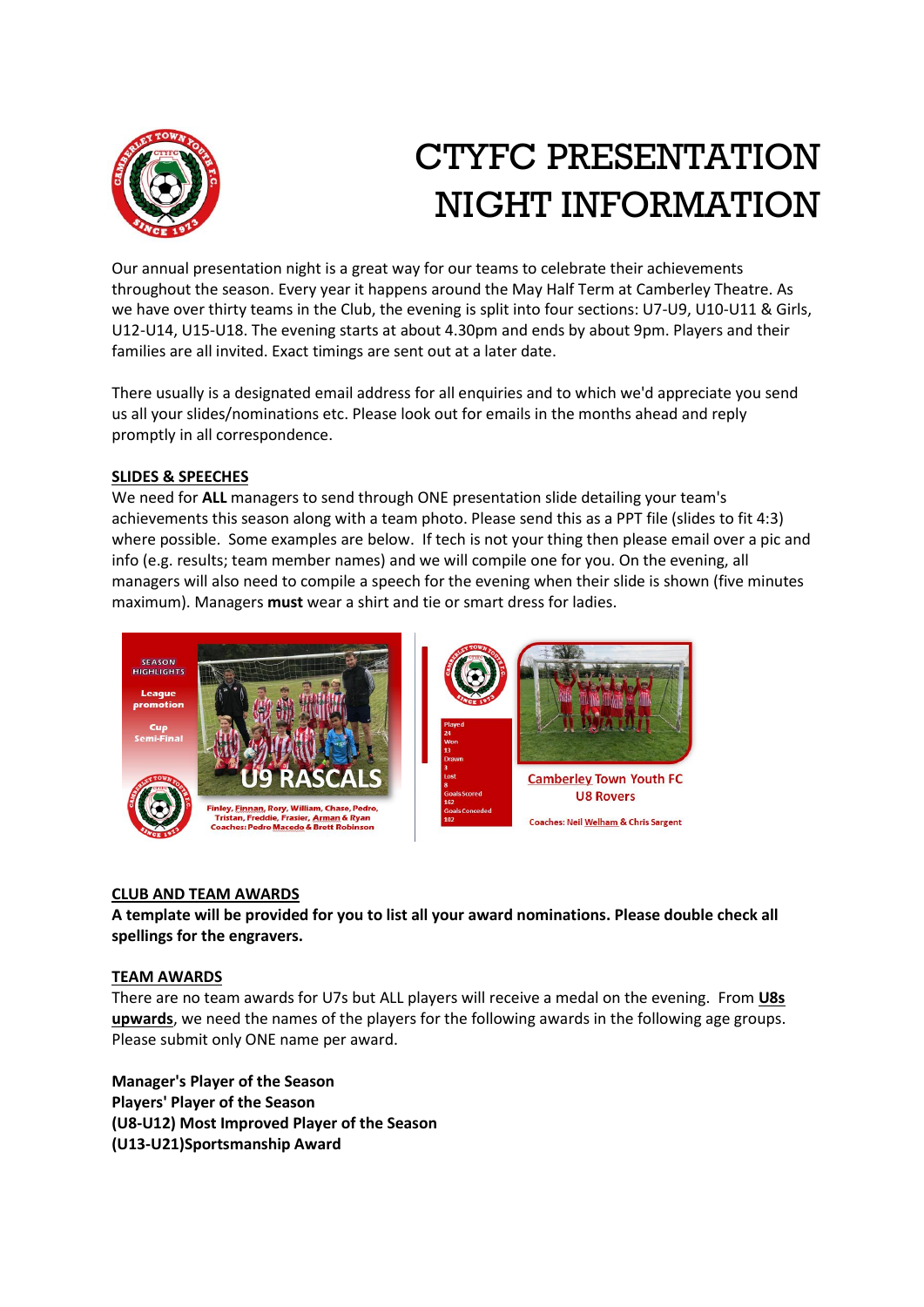#### **CLUB AWARDS**

From U7-18, we also request nominations for the following awards listed below. Please take the time to write a paragraph detailing as to why you believe your player deserves this award. You can nominate as many players as you like. Even if your player doesn't win the award, their name will feature on a slide to show they've been nominated.

#### **Good Nomination**

*We'd like to nominate Little Johnny for this award. Little Johnny has been a stalwart member of our team in midfield. Quietly determined and reliable with great pace, he always does what's asked of him whether that be in training or on the pitch. He never questions a decision and shows a great level of respect for everyone involved. He is truly a pleasure to have on the team.*

#### **Bad Nomination**

*Little Johnny has scored 25 goals this season. Great kid.*

All nominations will be put before an impartial panel to decide the winners.

| <b>Junior Awards</b> |                                                                          |
|----------------------|--------------------------------------------------------------------------|
|                      | Ron Gray Shield – Outstanding Player (Under 7 - under 9)                 |
|                      | Junior Team of the Year Shield (Under 7 - under 10)                      |
|                      | Crawley Shield - Commitment (under 7 - under 9)                          |
|                      | Young Strikers - Outstanding Striker (under 7 - under 9)                 |
|                      | Silver Football for Outstanding Player (under 10 - under 13)             |
|                      | Junior Striker's Trophy Outstanding Junior Striker (under 10 - under 13) |

#### **Older Age Group Awards**

Founders Gold Cup for Outstanding Player (under 14 – under 18) Senior Player's Plaque for Outstanding Player (under 17 only) Striker's Trophy for Outstanding Striker (under 14 – under 18)

#### **Club Awards (for everyone)**

Club Person (an award for a Manager/Helper who goes the extra mile for you) Bernard Jones Cup – Outstanding defender Crawley Trophy for consistency and sportsmanship Durell Cup for outstanding goalkeeper Farrell Presidents Cup – Special award John Ive Cup – for determination and loyalty Precious Metal Shield for team performance Winyard-Woolf Cup for all round performance

## **Girls Awards**

Charles Church Cup – Outstanding commitment Girl Charles Church Shield – Outstanding Girl Player Outstanding Defender – Girl Outstanding Goalkeeper – Girl Outstanding Striker – Girl